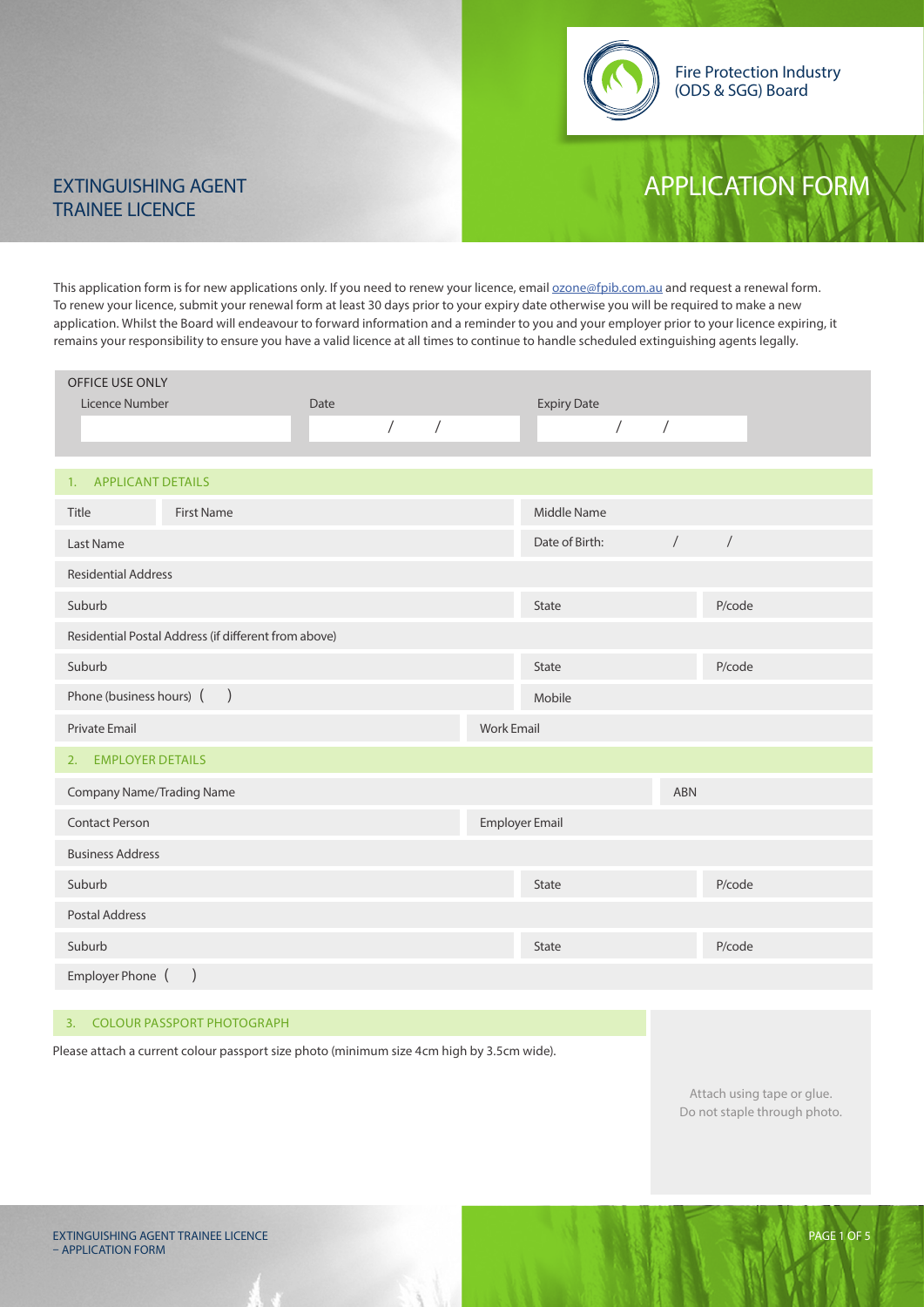

### EXTINGUISHING AGENT APPLICATION FORM TRAINEE LICENCE

### 4. SUITABILITY QUESTIONNAIRE Under Regulation 102 of the Ozone Protection and Synthetic Greenhouse Gas Management Regulations 1995 (the Regulations), the Fire Protection Industry (ODS & SGG) Board must consider whether you are a fit and proper person to hold a licence. If you are an INDIVIDUAL, please state whether you: have contravened a condition of a fire protection industry permit have, in the last ten years immediately prior to you making this application: 1. had a civil penalty order made against you for contravention of a civil penalty provision 1. Ozone Protection and Synthetic Greenhouse Gas Management Act 1989 (the Act); or 2. been convicted of an offence\*, or an order under section 19B of the Crimes Act 1914 has been made, for contravention of the: 3. had any conviction for an offence\*, or an order under section 19B of the Crimes Act 1914 has been made, against a law of the Commonwealth, of a State or of a Territory that is punishable by imprisonment for a period of six months or longer 2. Ozone Protection and Synthetic Greenhouse Gas Management Regulations 1995 (the Regulations) are currently bankrupt, have applied to take the benefit of any law for the relief of bankrupt or insolvent debtors, or have compounded with creditors or have made an assignment of remuneration for their benefit have made any statement in an application under the Act or Regulations that was false or misleading in a material particular; and if so, knew that the statement was false or misleading

have held a fire protection industry permit that was suspended or cancelled

\* Subject to the Spent Convictions Scheme

I have read the suitability questionnaire:

Do you have anything to declare?

 $N<sub>O</sub>$ 

|  | YES  <br><b>Contract Contract Contract Contract</b> |  | <b>NO</b> |  |  |  | <b>YFS</b><br>! ⊢ – – |
|--|-----------------------------------------------------|--|-----------|--|--|--|-----------------------|
|--|-----------------------------------------------------|--|-----------|--|--|--|-----------------------|

If you have anything to declare, please give details in a separate attachment. Declarations will not necessarily prevent you from receiving a licence.

#### 5. PERMIT DURATION

An Extinguishing Agent Trainee Licence will be issued for 12 months.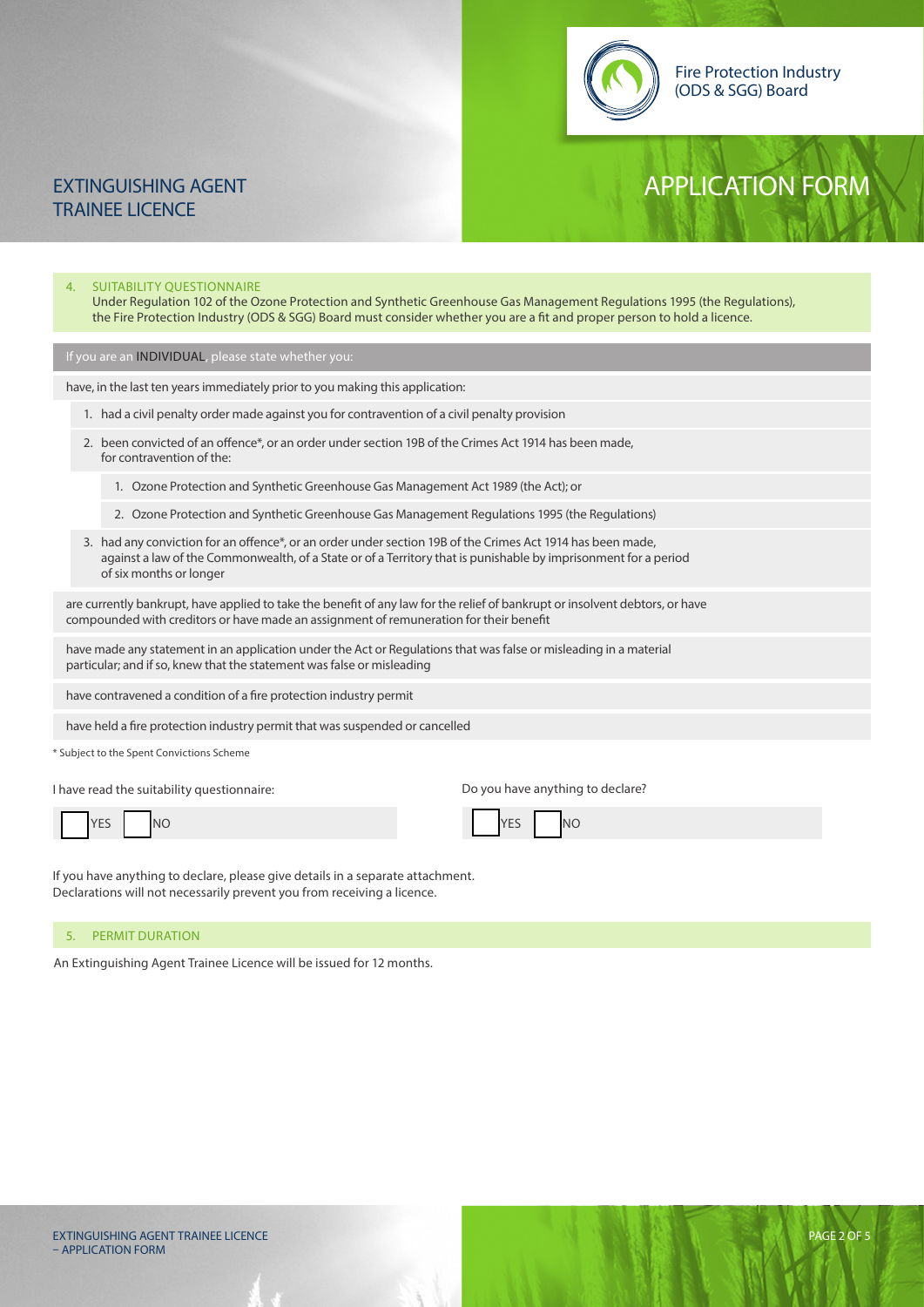

### EXTINGUISHING AGENT APPLICATION FORM TRAINEE LICENCE

#### 6. PAYMENT DETAILS

For fee information, visit www.fpib.com.au. Do not send cash.

| EFT PAYMENT – Fire Protection Industry (ODS & SGG) Board – BSB 033 083 – Account 33-2940<br>Note: Please advise of payment time, date and amount to ozone@fpib.com.au, and include your name as<br>the reference. |  |  |  |
|-------------------------------------------------------------------------------------------------------------------------------------------------------------------------------------------------------------------|--|--|--|
| CHEQUE - Payable to Fire Protection Industry (ODS & SGG) Board                                                                                                                                                    |  |  |  |
| <b>MASTERCARD</b><br><b>VISA</b><br>AMEX                                                                                                                                                                          |  |  |  |
| Card No.<br><b>CCV</b><br>Exp. Date<br>Amount                                                                                                                                                                     |  |  |  |
| Name on Card<br>Signature                                                                                                                                                                                         |  |  |  |
|                                                                                                                                                                                                                   |  |  |  |

#### 7. APPLICANT'S DECLARATION

- I understand that the information and documents provided in this application will be used to assess my suitability to hold an Extinguishing Agent Handling Licence in Australia;
- I understand and consent to my personal information, provided in this application, being disclosed to third parties in circumstances including the following:
	- to a State, Territory or Commonwealth government agency for the purposes of determining my suitability to hold a licence;
	- to any other third party identified in this application, for the purpose of verifying data or statements attributed to that third party in this application;
	- to a Commonwealth government agency for the purpose of investigating or taking action in relation to a suspected breach of the law.
- I understand and consent to my personal information being used by the Commonwealth for the purpose of contacting me in relation to matters relevant to the fire protection industry, including new or proposed laws, which could directly or indirectly affect licence holders; and
- I declare that all the information and all documentation supporting this application is true and correct in every particular and that all relevant documents supporting this application are attached.

| Signature of Applicant | Date |  |
|------------------------|------|--|
|                        |      |  |
|                        |      |  |

#### 8. ENTITLEMENT AND SUPERVISOR INFORMATION

An Extinguishing Agent Trainee Licence is awarded by the Fire Protection Industry (ODS&SGG) Board to individuals who are currently working in the fire protection industry under the supervision of the holder of an Extinguishing Agent Handling Licence (EAHL).

A Trainee Licence is only valid while working under this supervision.

The following table details the six licence categories and their entitlements. Please add the name, licence number and expiry date of each supervisor for each licence area you are intending to work in. Should your supervisor change it is your responsibility to ensure that you are still working under the supervision of a licensed person.

| <b>LICENCE ITEM</b>                                        | <b>ENTITLEMENTS</b>                                                                        | <b>SUPERVISORS NAME</b><br>& LICENCE NUMBER<br>(only include supervisors for those<br>areas you propose to work in) |
|------------------------------------------------------------|--------------------------------------------------------------------------------------------|---------------------------------------------------------------------------------------------------------------------|
| 1. Portable Fire<br>Extinguisher<br>Maintenance<br>Licence | To charge and recharge a portable fire extinguisher,<br>and repair the extinguisher valve. | Name:                                                                                                               |
|                                                            |                                                                                            | $EAHL$ #:                                                                                                           |
|                                                            |                                                                                            | <b>Expiry Date:</b>                                                                                                 |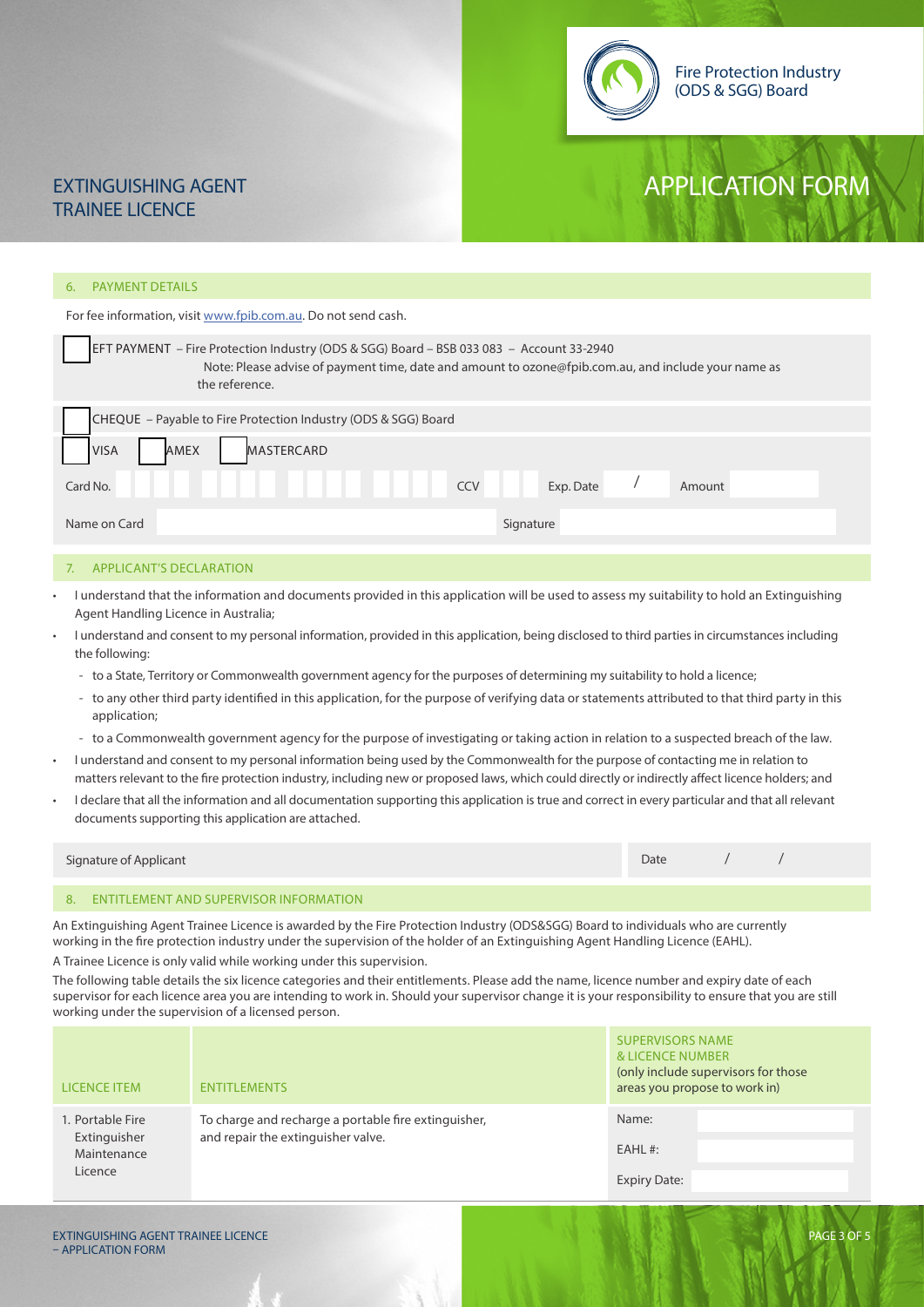Fire Protection Industry (ODS & SGG) Board

## EXTINGUISHING AGENT APPLICATION FORM

# TRAINEE LICENCE

| <b>LICENCE ITEM</b>                                             | <b>ENTITLEMENTS</b>                                                                                                                                                                                                                                                                                                                                                                                                                                                                                                                                                                                                                                                                                                                                                                                                                                                                                                 | <b>SUPERVISORS NAME</b><br><b>&amp; LICENCE NUMBER</b><br>(only include supervisors for those<br>areas you propose to work in) |  |
|-----------------------------------------------------------------|---------------------------------------------------------------------------------------------------------------------------------------------------------------------------------------------------------------------------------------------------------------------------------------------------------------------------------------------------------------------------------------------------------------------------------------------------------------------------------------------------------------------------------------------------------------------------------------------------------------------------------------------------------------------------------------------------------------------------------------------------------------------------------------------------------------------------------------------------------------------------------------------------------------------|--------------------------------------------------------------------------------------------------------------------------------|--|
| 2. Fixed System<br>Installation &<br>Decommissioning<br>Licence | 1) To install and decommission a gaseous fire extinguishing system<br>(fire protection equipment) including:<br>(a) to install and disconnect actuation devices (mechanisms) to<br>and from container valves; and<br>(b) to install and disconnect gaseous agent containers; and<br>(c) to install and disconnect any interconnections to other gaseous<br>system containers; and<br>(d) to install and disconnect ancillary equipment connections to<br>manifold and pipework; and<br>(e) to attach and remove transport equipment, such as valve<br>outlet and actuator port caps, plugs and locking devices<br>installed to prevent accidental discharge<br>2) Commission actuation control devices set to operate and engage<br>safety devices as needed and decommission these devices                                                                                                                         | Name:<br>EAHL#:<br><b>Expiry Date:</b>                                                                                         |  |
| 3. Fixed System<br>Testing &<br>Maintenance<br>Licence          | To test and maintain a gaseous fire extinguishing system (fire<br>protection equipment), including:<br>(a) to test actuation release systems; and<br>(b) to disconnect and reconnect actuation devices (mechanisms);<br>and<br>(c) to disconnect and reconnect any interconnections to other<br>gaseous systems containers; and<br>(d) to disconnect and reconnect ancillary equipment connections<br>from containers to manifold and pipework; and<br>(e) to test actuation devices (mechanisms); and<br>(f) to perform any tests and maintenance on any Fire Detection<br>and Alarm System, including any remote operation panel and<br>actuation and control system that interfaces with or forms part of<br>a gaseous fire extinguishing system; and<br>(g) to perform any tests and maintenance on gaseous agent<br>containers and ancillary equipment connections from containers<br>to manifold and pipework | Name:<br>EAHL#:<br><b>Expiry Date:</b>                                                                                         |  |
| 4. Recovery,<br>Reclamation,<br>Fill & Recycling<br>Licence     | To recover, reclaim, fill and recycle an extinguishing agent into<br>and from a fire extinguisher and gaseous fire extinguishing system<br>container from and to a bulk agent container.                                                                                                                                                                                                                                                                                                                                                                                                                                                                                                                                                                                                                                                                                                                            | Name:<br>EAHL#:<br><b>Expiry Date:</b>                                                                                         |  |
| 5. Warehouse<br>Maintenance<br>Licence                          | To monitor for leakage stocks of extinguishing agent bulk agent<br>containers in a warehouse and, as needed, to transfer the<br>extinguishing agent from a leaking storage container.                                                                                                                                                                                                                                                                                                                                                                                                                                                                                                                                                                                                                                                                                                                               | Name:<br>EAHL#:<br><b>Expiry Date:</b>                                                                                         |  |